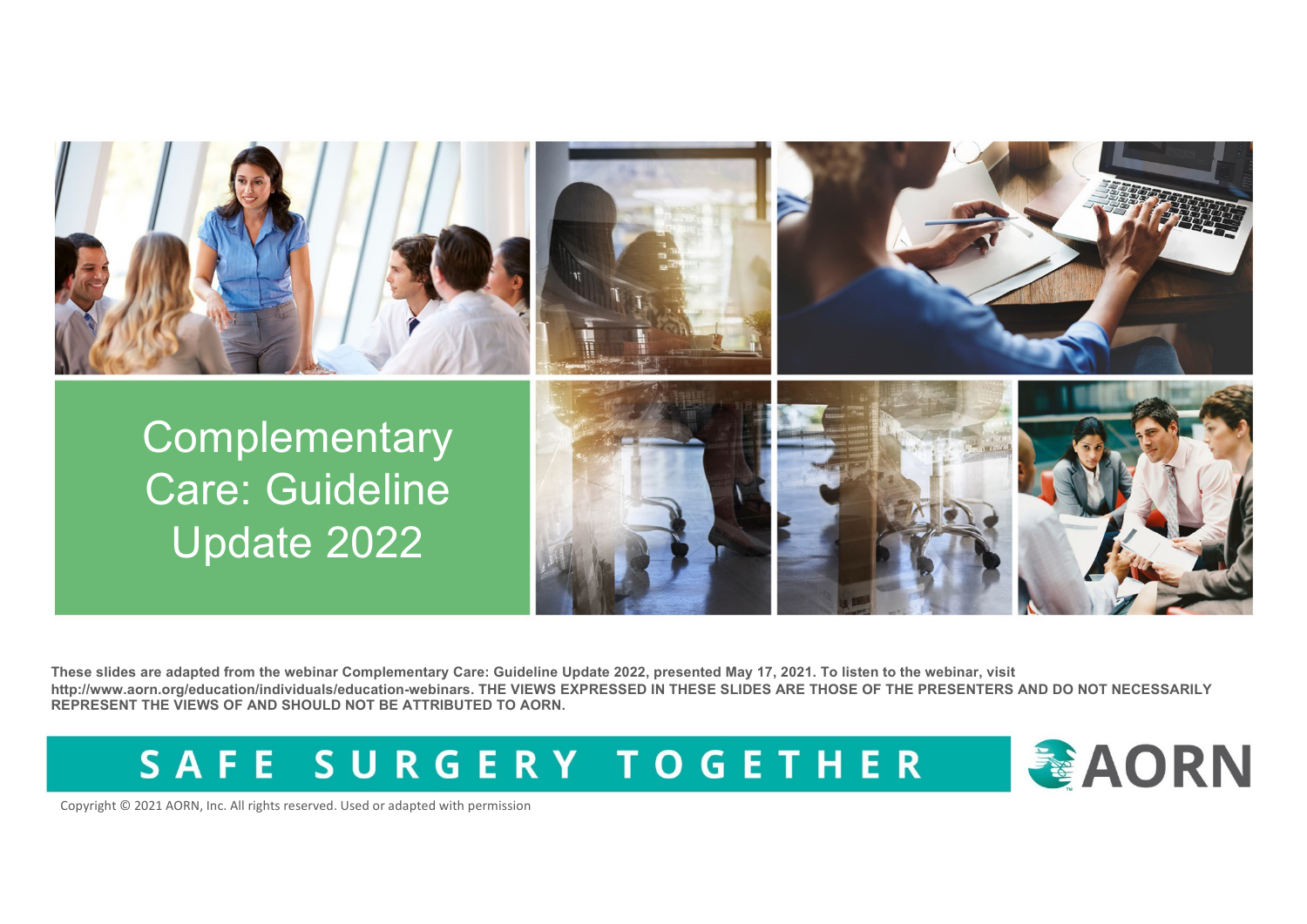## **Developed and originally presented by Mary Alice Anderson, PhD, RN, CNOR**

Perioperative Practice Specialist with the Association of periOperative Registered Nurses (AORN)

Lead author for the AORN Guideline for Pneumatic Tourniquet Safety and the AORN Guideline for Complementary Care

AORN Consult Line advisor, *AORN Journal* Clinical Issues author*,* and staff liaison for Registered Nurse First Assistants and the AORN Nursing Research Committee

## SURGERY TOGETHER SAFF



Copyright © 2021 AORN, Inc. All rights reserved. Used or adapted with permission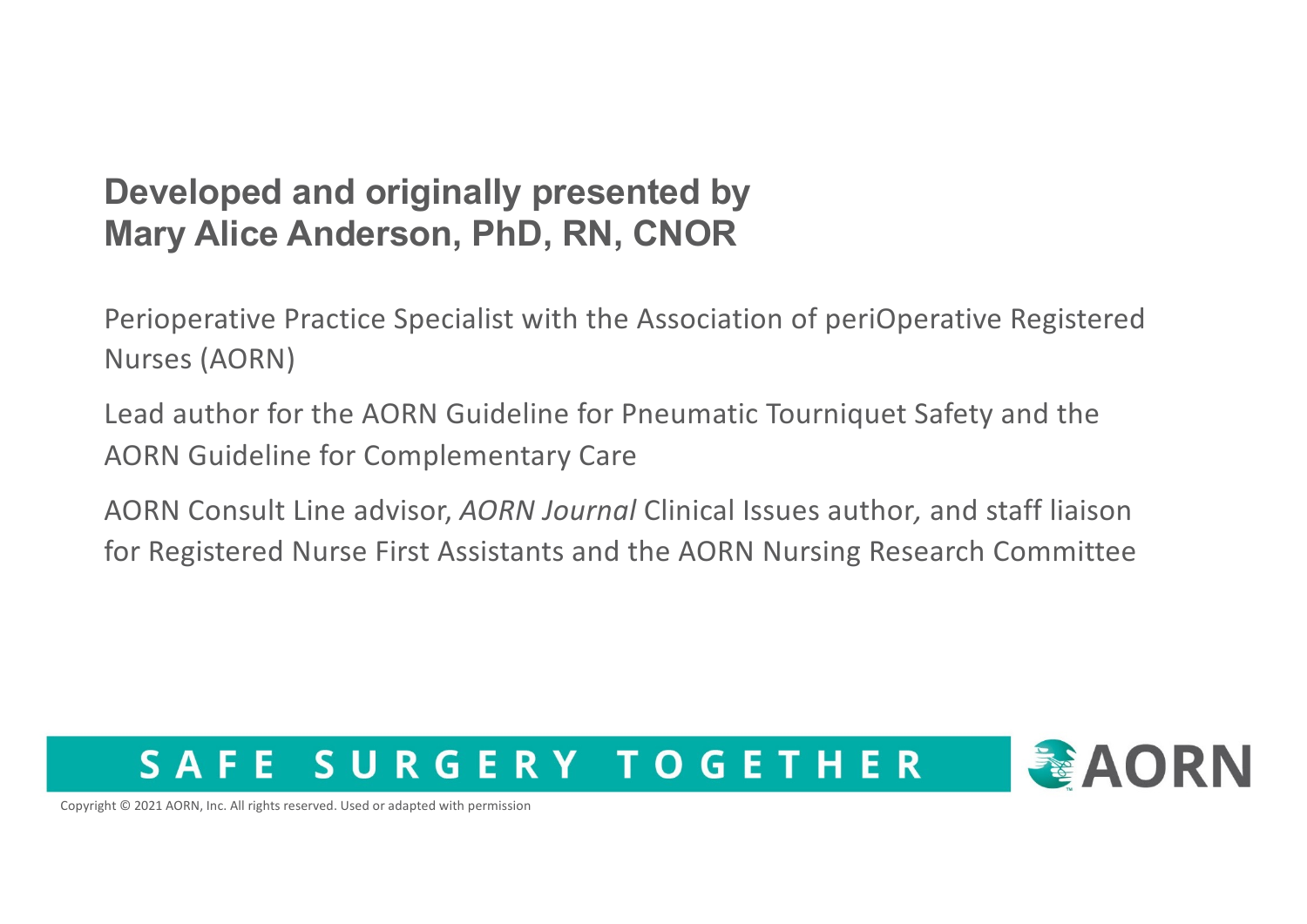## **Objectives**

- 1. Describe one or more complementary care interventions that may be beneficial to patients in the perioperative setting.
- 2. Explain the benefits, risks, and considerations for safe use of those interventions.



## SURGERY TOGETHER SAFE



Copyright © 2021 AORN, Inc. All rights reserved. Used or adapted with permission.